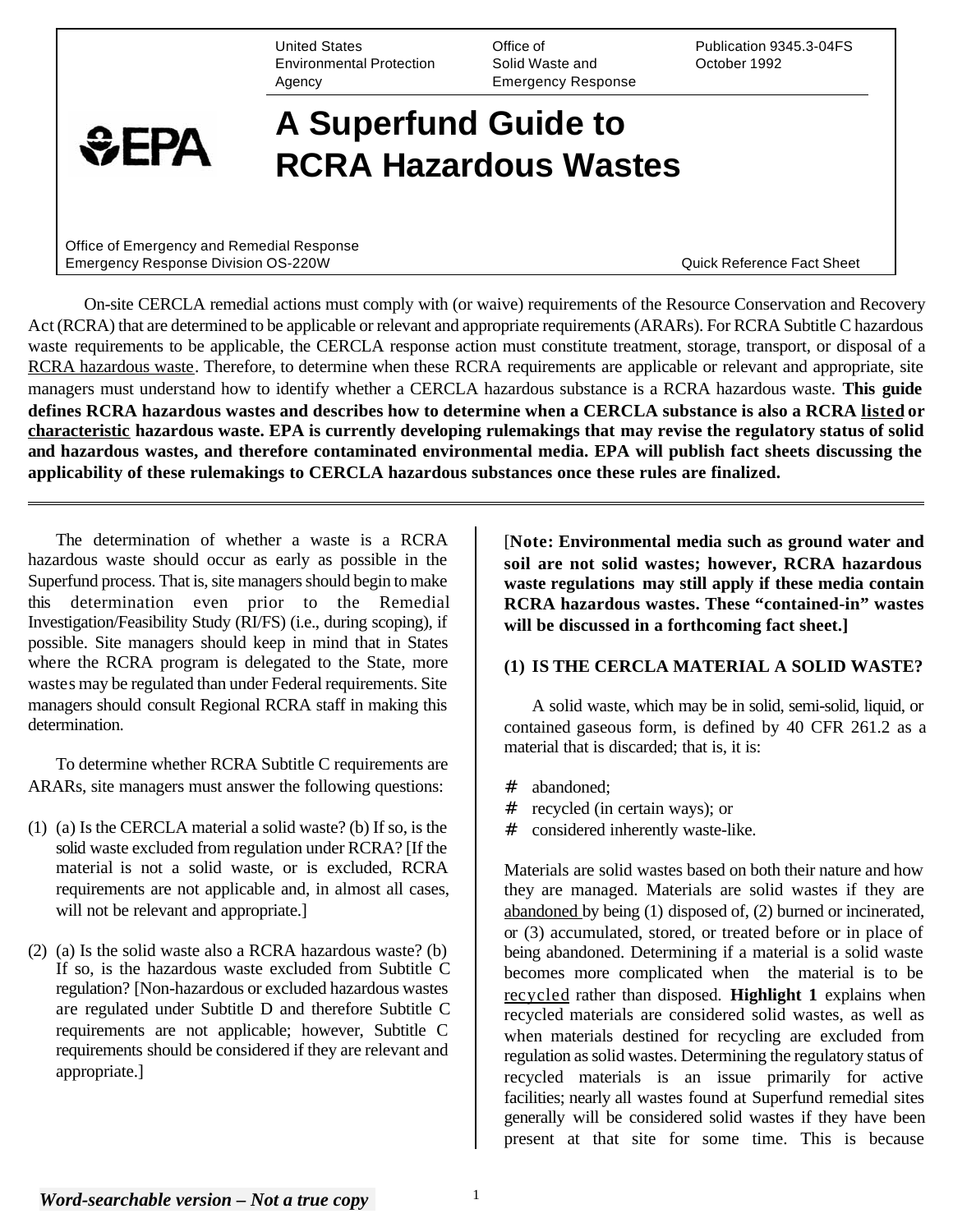#### **Highlight 1: REGULATION OF RECYCLING PROCESSES AND RECYCLED MATERIALS**

Only certain materials that are recycled in certain ways are excluded from regulation as solid wastes under RCRA. There are for basic ways materials can be recycled and not be considered solid wastes. Three of the four ways are found in 40 CFR 261.2(e)(1). Note that 40 CFR 261.2(e)(2) sets limiting conditions on the recycling activity that may limit whether someone can claim the material is not a solid waste. The fourth way is in 40 CFR 261.4(a)(8), which includes limiting conditions directly in the text of the regulation.

In addition to these four basic ways, there are certain materials that, when recycled in certain ways, are not solid wastes. These materials and recycling activities are spelled out in 40 CFR 261.1(c). The table below summarizes these materials and the recycling activities. The table shows when materials are solid wastes, based on recycling activity. As shown in the table, only certain materials that are reclaimed or, in one case, accumulated speculatively are not solid wastes.

| <b>Secondary Material</b>                                                                                                 | <b>Use Constituting</b><br><b>Disposal</b> | <b>Burning for</b><br><b>Energy Recovery</b><br>or Use to Produce<br>a Fuel | <b>Reclamation</b> | <b>Speculative</b><br><b>Accumulation</b> |
|---------------------------------------------------------------------------------------------------------------------------|--------------------------------------------|-----------------------------------------------------------------------------|--------------------|-------------------------------------------|
| Spent materials (both listed and<br>nonlisted/characteristic)                                                             | Yes                                        | Yes                                                                         | Yes                | Yes                                       |
| Sludges (listed in 40 CFR 261.31 or 261.32)                                                                               | Yes                                        | Yes                                                                         | Yes                | Yes                                       |
| Sludges (nonlisted/characteristic)                                                                                        | Yes                                        | Yes                                                                         | No                 | Yes                                       |
| Byproducts (listed in 40 CFR 261.31 or 261.32)                                                                            | Yes                                        | Yes                                                                         | Yes                | Yes                                       |
| Byproducts (nonlisted/characteristic)                                                                                     | Yes                                        | Yes                                                                         | No                 | Yes                                       |
| Commercial chemical products listed in 40 CFR 261.33<br>that are not ordinarily applied to the land or burned as<br>fuels | Yes                                        | Yes                                                                         | No                 | No                                        |
| Scrap metal                                                                                                               | Yes                                        | Yes                                                                         | Yes                | Yes                                       |
| $10.00000 \times 0.010$<br>$\sqrt{2}$<br>$\mathbf{r}$<br>$\sim$ 100 $\sim$ 100 $\sim$                                     | .<br>$\cdots$                              |                                                                             |                    |                                           |

See 40 CFR Part 261 for regulations. "Yes" means the material is a solid waste. Note: Used oil burned for energy recovery is regulated solely under 40 CFR Part 266.

most materials that have not been recycled within a certain timeframe are classified as "solid wastes."

Certain materials are excluded from the definition of a solid waste regardless of how they are managed and the concentrations of toxic constituents they contain. By definition, these materials also can never be hazardous wastes. Materials excluded from the definition of a solid waste are listed in **Highlight 2**.

# **(2) IS THE SOLID WASTE A HAZARDOUS WASTE?**

To be a RCRA hazardous waste, a CERCLA material must first be a solid waste. Once site managers have determined that they have a solid waste, they must next determine if that waste is hazardous based on one of the following conditions:

- (1) The material is a listed waste;
- (2) It exhibits a hazardous waste characteristic ;
- (3) It is a mixture of a solid waste and a listed hazardous waste; or
- 4) It is derived from the treatment, storage, or disposal of a listed hazardous waste.
- (5) In addition, if a listed hazardous waste is contained in a non-solid-waste matrix, it may require management

# **Highlight 2: RCRA SOLID WASTE EXCLUSIONS**

Certain categories of materials are not regulated as solid wastes under 40 CFR 261.4 (and, therefore, can never be hazardous wastes):

- # Domestic sewage;
- # Industrial wastewater discharges regulated under §402 of the Clean Water Act (i.e., those discharged under an NPDES permit);
- # Irrigation return flows;
- # Source, special nuclear, or byproduct material as defined by the Atomic Energy Act of 1954 (this does not exclude regulation of all radioactive material);
- Materials subjected to in-situ mining techniques that are not removed from the ground as part of the extraction process;
- # Pulping liquors that are reclaimed in a pulping liquor furnace and then reused in the pulping process; and
- Spent sulfuric acid used to produce virgin sulfuric acid.

as a hazardous waste as long as the matrix contains the hazardous waste.

A waste may be both a listed waste and a characteristic waste, and all applicable waste codes must be identified. Mixtures of solid wastes and listed hazardous wastes, wastes derived from listed hazardous wastes, and listed hazardous wastes contained in non-solid-waste matrices will be discussed in later fact sheets.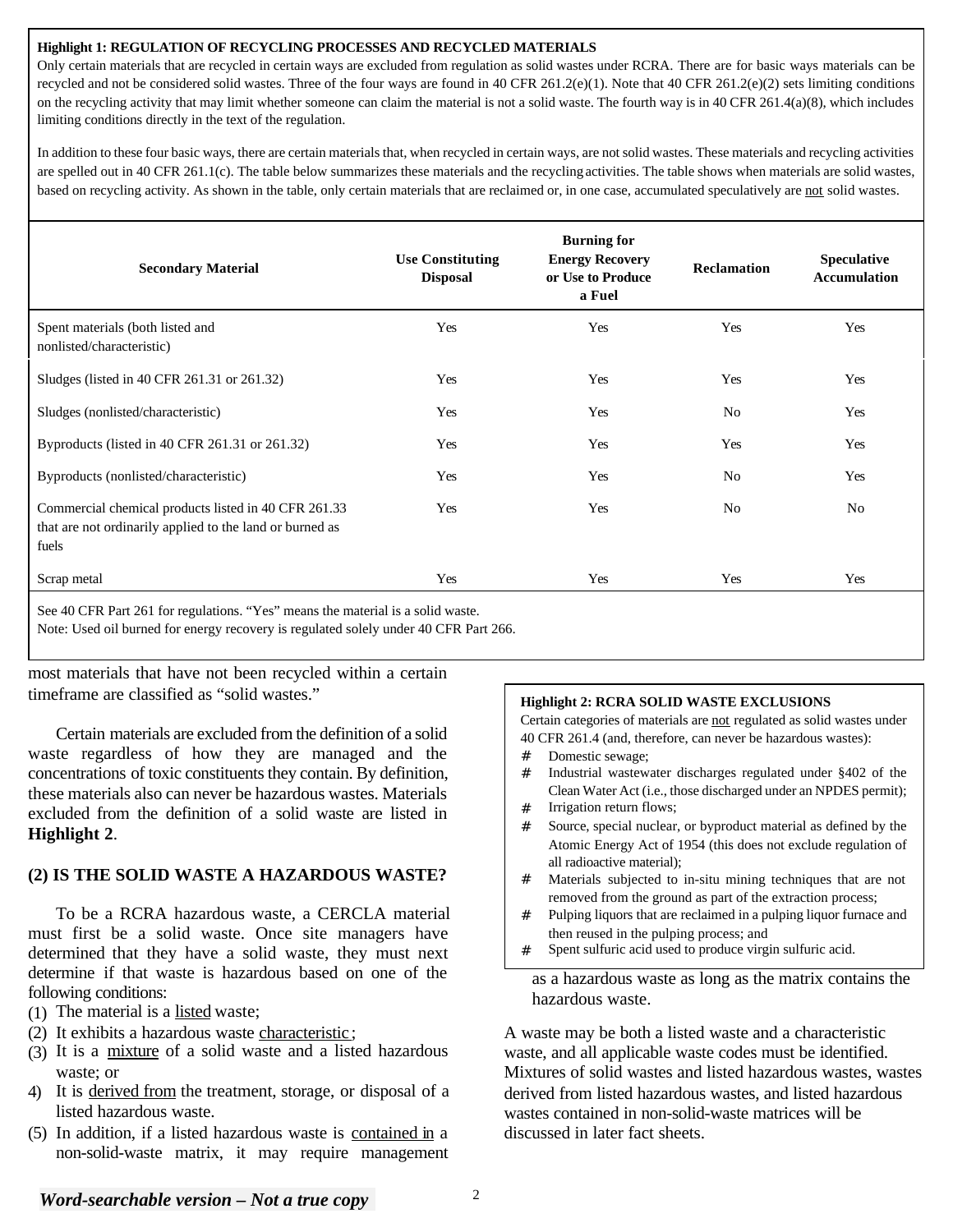#### **Highlight 3: RCRA HAZARDOUS WASTE EXCLUSIONS**

The following categories of solid wastes are excluded from Subtitle C standards and are never regulated as RCRA hazardous wastes (but remain subject to Subtitle D standards):

- # Wastes delisted under 40 CFR 260.20 or 260.22; and
- -- Household wastes; # Wastes given categorical exclusions, including:
	- -- Trivalent-chromium wastes (e.g., wastes from the leather tanning industry);
	- -- Arsenical treated wood products; and
	- -- Specified large-volume/low toxicity wastes for which Subtitle C regulation is not appropriate (e.g., coal combustion wastes, oil and gas production wastes, and certain mining/mineral processing wastes).

Some categories of hazardous wastes are wholly excluded from Subtitle C regardless of their properties (see **Highlight 3)**. In addition, if wastes are managed in certain ways, such as those shown in **Highlight 4**, they are exempt from RCRA hazardous waste regulation. Other wastes, such as used oil, may or may not be RCRA hazardous wastes, depending on their properties and how they are managed. **Highlight 5** discusses when used oil is regulated as a solid and hazardous waste. The different categories of hazardous wastes are discussed below.

# **Listed Hazardous Wastes**

Any waste listed in Subpart D of 40 CFR Part 261 is a RCRA listed hazardous waste, including:

- # Wastes from non-specific sources in Part 261.31 and identified by F waste codes;
- # Wastes from specific sources listed in Part 261.32 and identified by K waste codes,
- # Acutely hazardous commercial chemicalproducts listed in Part 261.33(c) and identified by P waste codes; and
- # Toxic commercial chemical products listed in Part 261.33(f) and identified by U waste codes.

For a CERCLA response involving treatment, storage, or disposal, specific knowledge of the generation process of the waste is generally required for the waste to be considered a listed waste and for the corresponding RCRA requirements to be applicable. If this information is not available, RCRA requirements still may be relevant and appropriate (see Superfund Guide #7, Determining When Land Disposal Restrictions (LDRs) Are Relevant and Appropriate to CERCLA Response Actions, December 1989, Superfund Publication 9347.3-08FS). Listed hazardous wastes commonly

#### **Highlight 4: EXEMPTIONS UNDER RCRA FOR SOLID AND HAZARDOUS WASTES**

Certain solid and hazardous wastes are exempt from regulation under RCRA, including the following:

- Wastewaters, including treated ground or surface water, that are discharged to surface water under a NPDES permit or through a sewer system to a publicly owned treatment works (POTW) (40 CFR 261.4(a)(1)(ii)).
- # Wastewaters, including treated ground water or surface water, that are discharged to surface water under the substantive requirements of a National Pollutant Discharge Elimination System (NPDES) permit (40 CFR 261.4(a)(2)).
- # Wastewaters that are treated in exempt wastewater treatment units under 40 CFR 264.1(g)(6) or  $265.1(c)(10)$  (although any sludges that are hazardous are subject to Subtitle C).
- # In addition, treated contaminated ground water that is reinjected into an aquifer during a CERCLA response action or RCRA corrective action is not subject to the RCRA land disposal restrictions (LDRs). (This waste is subject to RCRA §3020, which specifies three conditions that must be met for reinjection of treated contaminated ground water: (1) the injection is a CERCLA response action or RCRA corrective action; (2) the contaminated ground water is treated to substantially reduce hazardous constituents prior to such injection; and (3) the action is sufficient to protect human health and the environment upon completion.)

## F001-F005 Spent Solvent Wastes

The listings identify several of the most common spent industrial solvents as hazardous such as spent methanol, toluene, acetone, trichloroethylene, and methylene chloride. However, many materials that contain these constituents are not considered RCRA listed hazardous wastes because of the manner in which the spent solvents are defined. Site managers are not required to presume that a CERCLA hazardous substance is a RCRA hazardous waste unless there is affirmative evidence to support such a finding. Therefore, site managers generally must know specific information to determine that CERCLA wastes are F001-F005 listed wastes, including whether:

- # The wastes are spent (used) and cannot be reused without reclamation, regeneration, or other reprocessing;
- # The wastes were used specifically for their solvent properties (i.e., for their ability to dissolve or mobilize). Solvents are not covered by the listing if they were used as reagents or as ingredients in a formulation. If the wastes were used as both solvents and reagents or ingredients found at Superfund sites include the following:<br>  $(e.g., paint)$ , they are not regulated as RCRA listed wastes;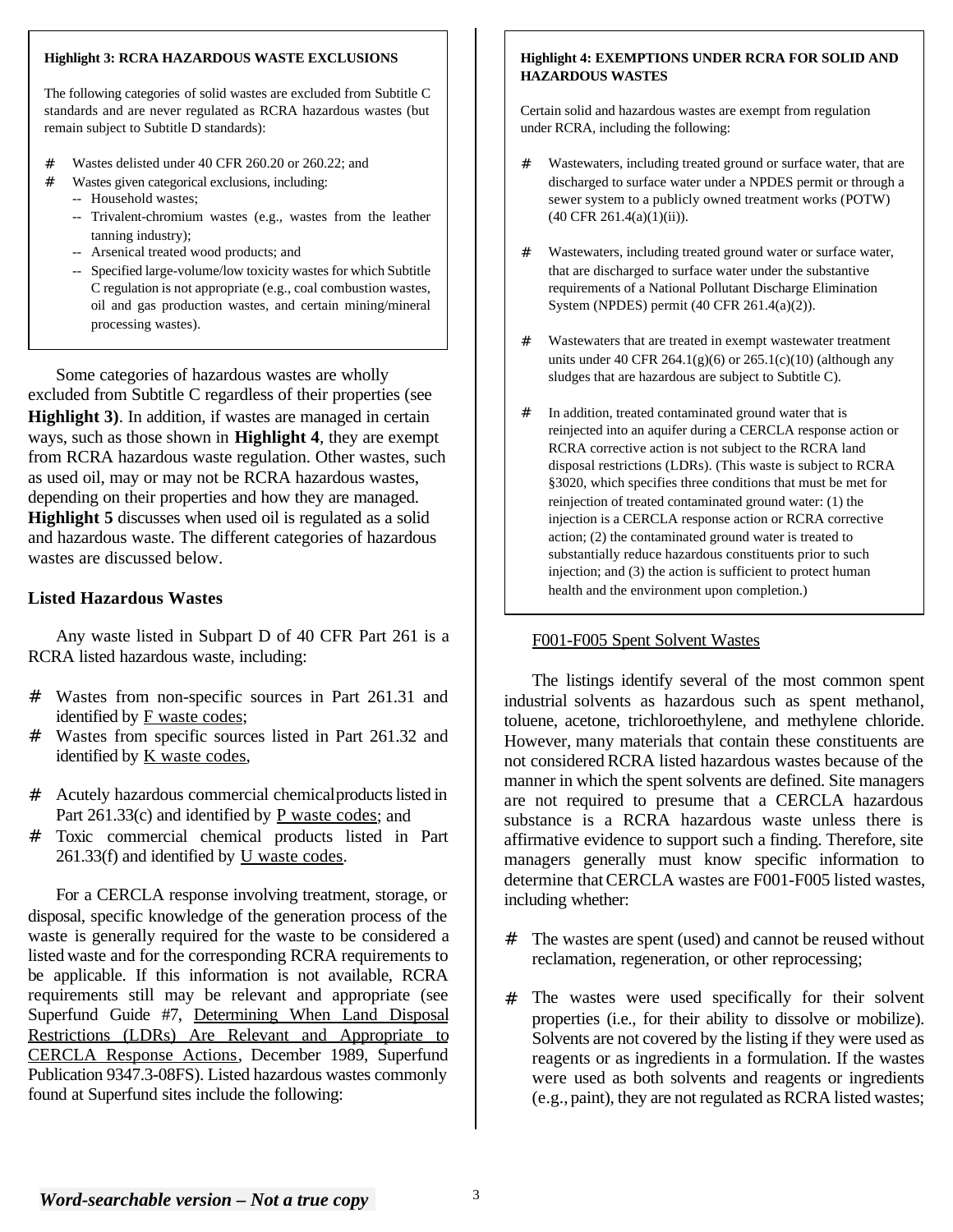#### **Highlight 5: REGULATORY STATUS OF USED OIL**

Used oil is defined in RCRA §1004 as any oil that has been (1) refined from crude oil; (2) used; and (3) as a result of such use, contaminated by physical or chemical impurities. Used oil may be regulated in various ways, including:

- # Used oil that is disposed of or incinerated without recovery of energy and that exhibits a characteristic (including the toxicity characteristic) of a hazardous waste or is mixed with a listed RCRA hazardous waste is considered a RCRA hazardous waste. This waste is subject to all RCRA hazardous waste standards. Used oil that contains greater than 1000 ppm total halogens is presumed to have been mixed with a listed hazardous waste.
- # Used oil that exhibits one or more of the characteristics of hazardous waste but is recycled in some manner other than being burned for energy recovery is exempt from Subtitle C, but is still regulated as a solid waste.
- # Used oil that is burned for energy recovery is regulated under 40 CFR Part 266 Subpart E as either on-specification or offspecification used oil fuel. Used oil that is mixed with listed hazardous waste or produced from hazardous waste by processing, blending, or other treatment and is burned for energy recovery is specifically regulated under 40 CFR Part 266 Subpart D as hazardous waste fuel.
- # Used oil that is hazardous by characteristic is prohibited from being used as a dust suppressant, unless it is hazardous solely for exhibiting the ignitability characteristic.
- # The wastes are spent solvent mixtures or blends. Site managers must know that the mixtures or blends contained -- before use -- a total of 10 percent or more (by volume) of one or more of the solvents listed in F001-F005. (Because the 10 percent cutoff applies to the solvent prior to use, the concentration of the solvent in the wastestream is not a factor in determining whether it meets an F001-F005 listing.) Site managers should note that wastes determined not to be spent solvent wastes may still be hazardous by exhibiting a characteristic (e.g., toxicity).

## F006-F009 Electroplating Wastes

Electroplating wastes, listed as waste codes F006-F009, generally contain cyanides and various metals, such as cadmium, chromium, lead, nickel, and silver. RCRA hazardous waste listings for these wastes are usually very chemical-specific (e.g., F009 is listed as "spent stripping and cleaning bath solutions from electroplating operations where cyanides are used in the process"). (See 51 FR 43351.) Site managers generally must apply all of the information contained in the listing to the wastes in order to determine that the wastes are F006-F009 listed hazardous wastes.

# F020-F023 and F026-F028 Dioxin-Containing Wastes

The dioxin-containing wastes, F020-F023 and F026-F028, include RCRA hazardous constituents that are generated from specific operations, such as chlorinated dibenzo-p-dioxins (CDDs), chlorinated dibenzofurans (CDFs), and chlorophenols. For example, F027 is defined as discarded unused formulations containing tri-, tetra-, or pentachlorophenol or discarded unused formulation containing compounds derived from these chlorophenols. Site managers must apply all the information in the listing of a particular dioxin-containing waste to determine if it is an F020-F023 or F026-F028 RCRA listed hazardous waste.

# K001 and F032, F034, and F035 Wood Preserving Wastes

Wood preserving wastes may include constituents such as naphthalene, pentachlorophenol, toluene, dioxins, and lead. One listing, K001, is very specific (i.e., "bottom sediment sludge[s] from the treatment of wastewaters from wood preserving processes that use creosote and/or pentachlorophenol"), and site managers generally must apply all of the information contained in the listing to the wastes to determine that the wastes meet the listing. EPA recently listed the following three wood preserving wastes as F wastes: F032, F034, and F035, which include wastewaters, process residuals, preservative drippage, and spent formulations from wood preserving processes using chlorophenolic formulations, creosote formulations, or inorganic preservatives containing arsenic or chromium. This new listing likely will increase the amount of wastes regulated as RCRA hazardous wastes at wood preserving sites.

## F039 Multi-Source Leachate

EPA has given multi-source leachate, defined as leachate derived from the treatment, storage, disposal, or recovery of more than one listed hazardous waste, a new waste code, F039. (Leachate derived from the exclusive management of more than one of the listed dioxin-containing hazardous wastes (i.e., F020-F023 and F026-F028) is classified as a single-source dioxin waste and is not considered multi-source leachate.) Under the land disposal restrictions (LDRs), the Agency has established one set of wastewater treatment standards and one set of nonwastewater treatment standards for this code. These standards set concentration levels for the entire Best Demonstrated Available Technology (BDAT) list of constituents (approximately 200 in total) that may be found in multi-source leachate.

If a waste is F039, site managers must manage the waste for all of the BDAT constituents found. If wastes are determined to be F039 multi-source leachate, site managers must ensure that the appropriate LDR treatment levels for all constituents are achieved before disposing of the wastes.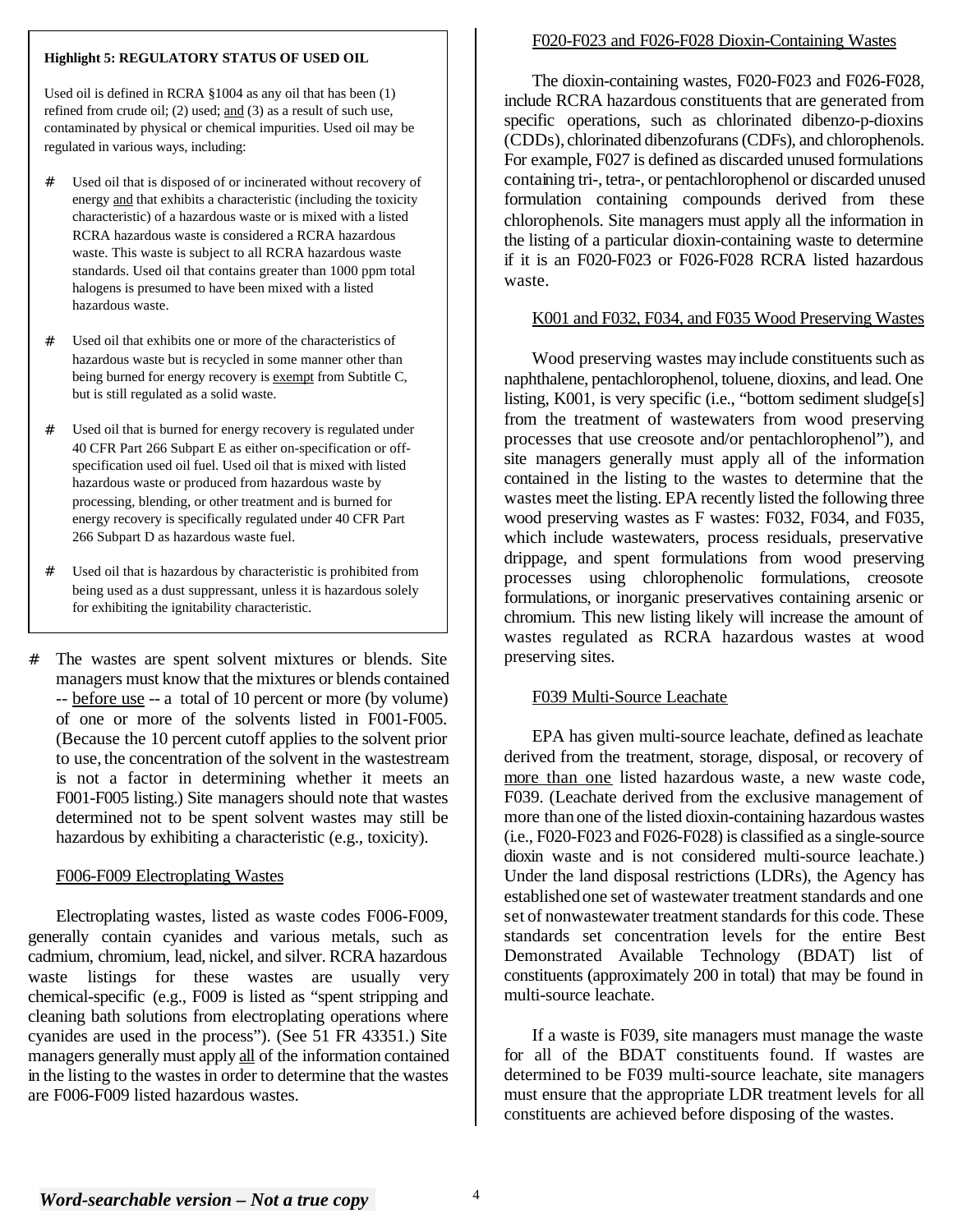Residuals from the treatment of the wastes would also be considered F039 under the existing derived-from rule and would have to be managed in accordance with Subtitle C regulations.

## Other F and K Wastes

Other F-waste codes include metal heat-treating, aluminum coating, and chlorinated aliphatic hydrocarbon production wastes. Other wastes having a K code can include petroleum refining, steel production, organic chemical, and veterinary pharmaceutical production wastes. Because of the specificity of these listings, as shown above with the K001 wood preserving wastes, site managers may be required to know the following to determine if the waste is a RCRA hazardous waste:

- # Specific manufacturing process used in generating the wastes;
- # Feedstocks or catalysts used in a process (the change of a catalyst in a manufacturing process that formerly generated a RCRA hazardous waste may result in a waste not considered a RCRA listed hazardous waste); and/or
- # Specific process unit from which the wastes came.

If such information is not available, and it cannot be determined positively that a waste is a listed waste, RCRA requirements may still be relevant and appropriate.

# P and U Wastes

The commercial chemical product listings, P and U wastes, are limited in their applicability and cover only unused and unmixed commercial chemical products, particularly off-specification (off-spec) products that are disposed of or abandoned. (Used or mixed commercial chemical products are not considered hazardous wastes under RCRA unless they are listed elsewhere in the regulations under the F- or K-waste listings or they exhibit a characteristic.) To determine that CERCLA wastes are P or U wastes, site managers generally must have evidence that the wastes were products that were not used; however, this likely will occur only at facilities that manufacture the listed substance, that have stored the substance, or that have a record of using such substances as product or an ingredient in a process. Site managers should know whether the wastes:

- # Are discarded (i.e., the wastes are abandoned, recycled, or considered inherently waste-like as described in 40 CFR 261.2(a)(2));
- # Are of a grade that is sold commercially, or are off-spec commercial products;
- # Have not been used. If wastes are found spilled onto

soil, site managers must know that they were not used before the spill to determine that they are P or U wastes; and

# Were the sole active ingredient, if in a formulation (e.g., pesticide).

The P and U listings also provide that any residues or contaminated soil, water, or other debris resulting from the cleanup of a spill of any of the P and U wastes are themselves listed hazardous wastes (40 CFR 261.33(d)). Based on this regulatory provision, the "contained-in" policy (see note on page 1) would not apply for soil or debris contaminated with P or U wastes. Site managers would have to know, however, that the spill resulted clearly from P or U wastes. For example, it is not sufficient to know that benzene is in the soil; site managers must know that the benzene was a P or U waste before being spilled onto the soil.

If commercial chemical products in the P or U lists were mixed together as a multi-ingredient formula, the resulting mixture is not a P or U waste. Similarly, if the same mixture is dumped onto soil, the soil is not considered to contain listed wastes. However, if P and U wastes are dumped onto soil or discarded in a pit, the resulting contaminated soil is considered to be P or U hazardous wastes.

## **Characteristic Hazardous Wastes**

According to 40 CFR Part 261, if a solid waste exhibits one of four characteristics, it is also a hazardous waste unless exempt from regulation under 40 CFR 261.4(b). The four characteristics of hazardous wastes are:

- # Ignitability. A liquid material is ignitable if it has a flash point lower than 140EF as determined by a Pensky-Martens Closed Cup Tester (using the test method specified in ASTM Standard D-93-79 or D-93-80) or a Setaflash Closed Cup Tester (using the test method specified in ASTM Standard D-3278-78). Solid and gaseous materials may also be ignitable, but different standards apply to such materials. Solid materials are ignitable when they are capable of causing fire through friction, absorption of moisture, or spontaneous chemical changes, and, when ignited, of causing a hazard from vigorous burning. An ignitable gas is determined to be hazardous according to the standards of 49 CFR 173.300.
- # Corrosivity. A liquid material is corrosive if (1) it has a pH less than 2; (2) it has a pH greater than 12.5; or (3) it is capable of corroding steel at a rate of more than a quarter of an inch per year, based on the test method specified in NACE Standard TM-01-69. Solid and gaseous materials are never considered corrosive.
- # Reactivity. A material is reactive if  $(1)$  it is explosive;  $(2)$ it reacts violently with water; or (3) it generates toxic gases when exposed to water or other liquids that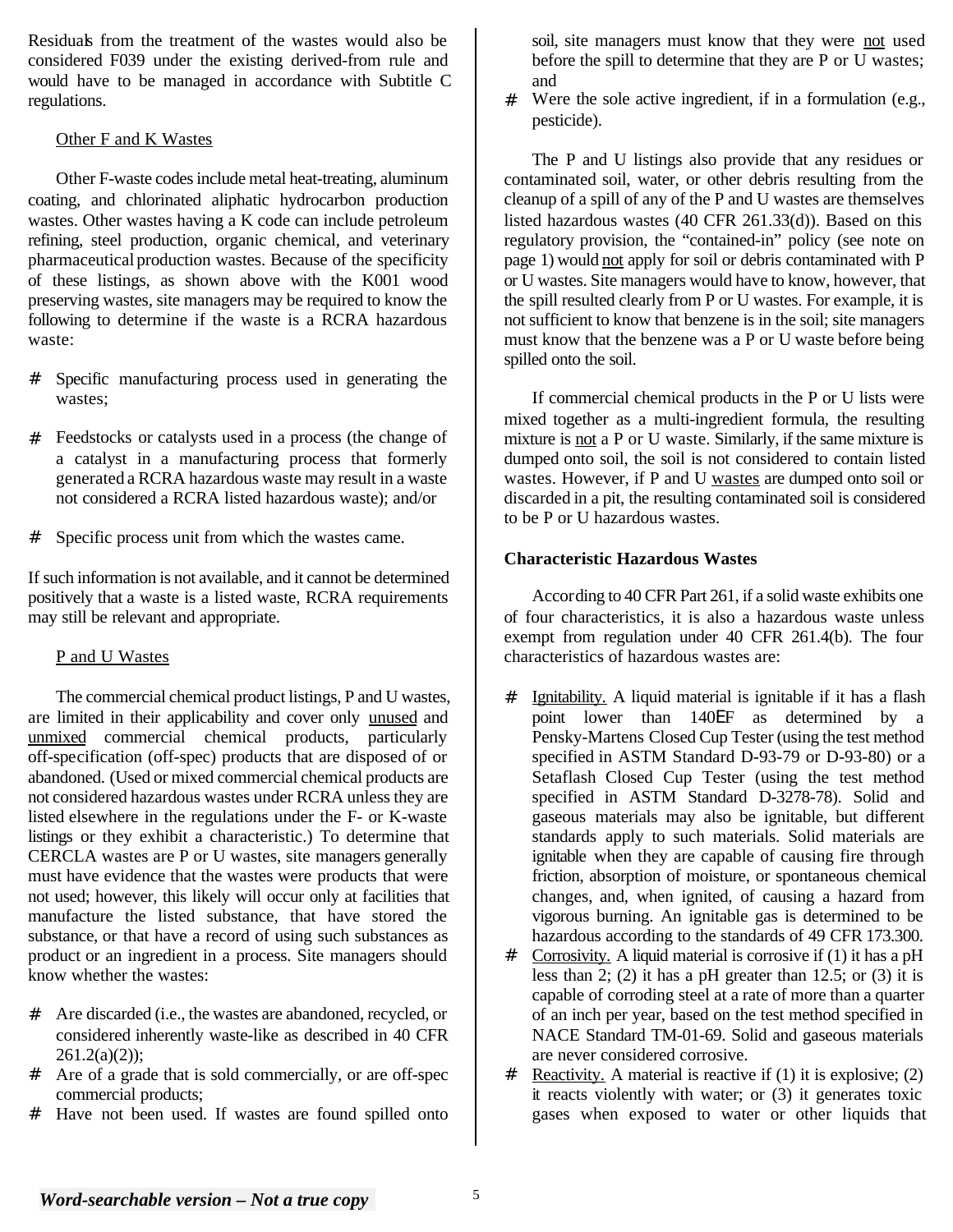are moderately acidic or alkaline. There are not specific test methods that determine if a waste is reactive; as a rule of thumb, wastes that contain total cyanides below 250 mg/kg and total sulfides below 500 mg/kg are generally not reactive. Above these levels, the wastes may potentially be characteristically reactive.

Toxicity. A waste exhibits the toxicity characteristic if, according to the toxicity characteristic leaching procedure (TCLP) test, the extract of the waste exceeds the regulatory concentration level of any of 39 specified constituents.

The toxicity characteristic rule (55 FR 11798, March 29, 1990) requires use of the TCLP test in place of the extraction procedure (EP) test to determine whether wastes exhibit the characteristic of toxicity. The TC rule established regulatory levels for 25 organic chemicals that were not previously regulated (D018-D043) and retains the regulatory levels (based on the TCLP) for the 14 waste codes originally regulated under the EP (see **Highlight 6** for details on the TC levels). Because the new chemicals regulated are organic constituents commonly found at Superfund sites, it is likely that more wastes will exhibit the TC under the new rule than were hazardous under only the EP test. As with the EP, site managers are not required to test their wastes to determine if they exhibit the TC; knowledge of the wastes may be sufficient to make this determination. If specific knowledge of CERCLA wastes is not available at a site, however, testing will most likely be necessary. The 25 new organic constituents are designated as "newly identified" wastes and currently do not have treatment standards under the LDRs. However, these wastes must be disposed of in accordance with other Subtitle C requirements (e.g., in a regulated Subtitle C disposal unit). For more information on constituents that are regulated by the TC rule and compliance with the rule, see CERCLA Compliance with

the RCRA Toxicity Characteristics Rule: Part II, October 1990, Superfund Publication 9347.3-11FS.

## **Mineral Processing Wastes**

The 1980 mining waste exclusion (RCRA §3001(b)(3)(A)(ii)) excluded all solid wastes generated in the extraction, beneficiation, and processing of ores and minerals from regulation as hazardous wastes under Subtitle C. Recently, all mineral processing wastes were removed from the mining waste exclusion and are now regulated as hazardous wastes, except for twenty mineral processing wastes, which have been retained under the mining waste exclusion; see Superfund Guide to RCRA Management Requirements for Mineral Processing Wastes, 2nd Edition, Publication 9347.3-12FS).

Mineral processing wastes would have to exhibit the toxicity characteristic or one of the other three characteristics, or be listed as a RCRA hazardous waste to be regulated under Subtitle C. As with other CERCLA wastes, testing is only necessary if the site manager does not have sufficient knowledge of the waste. All mineral processing wastes that are considered RCRA hazardous wastes are designated as "newly identified" wastes and will not have treatment standards under the LDRs until EPA completes a separate rulemaking. However, these formerly excluded wastes that are now considered hazardous must be disposed of in accordance with other Subtitle C requirements (e.g., in a regulated Subtitle C disposal unit) unless they are delisted or treated to remove the characteristic(s) that makes them hazardous. Wastes that are still excluded from Subtitle C regulation, such as extraction or beneficiation wastes, or that do not exhibit a characteristic and are not listed, must be managed in accordance with Subtitle D of RCRA.